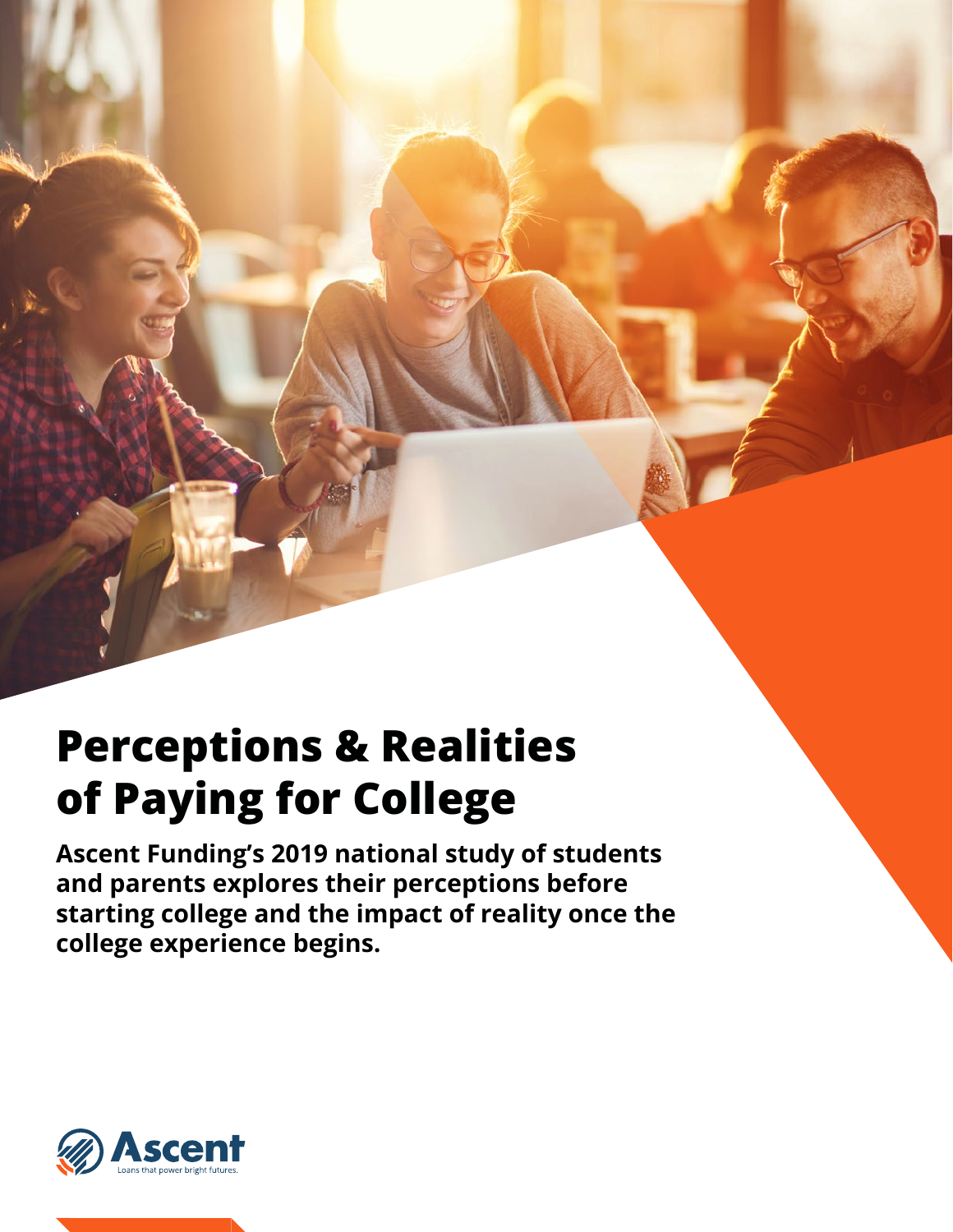## **Summary**

Paying for higher education in the U.S. is complex, comprised of difficult decisions and mounting anxiety about how and where to find financing without burdening a student or their parents after graduation with unrealistic financial obligations.

Americans collectively owe more than \$1.5 trillion in student loan debt<sup>1</sup> and with the cost of tuition continuing to grow among U.S. institutions, college students (and parents of college students) are naturally concerned about their ability to repay student loans after graduation. This is according to the second annual Ascent Funding study on Americans' behavior and sentiment around paying for college.

Perceptions and Realities of Paying for College 2019 shares data gathered from two online surveys in March 2019: the first surveyed high school seniors expected to graduate in 2019 and parents of high school seniors expected to graduate in 2019, and the second of college students age 18-26 years old and parents of college students who have taken out student loans. The study looks at how each student and parent group prepares to finance their college education, and how their perspectives change once students have started college.

### **Key Findings of Perceptions & Realities of Paying for College**

knowledgeable about all the financing options for college, but 32% of high school seniors either do not plan to or aren't sure if they'll fill out the Free Application for

**2. Both high school seniors and current college students believe they should be responsible for the majority of the cost of their education** – 72% of high school seniors and the same amount of college students believe 50 – 100% of that

- **1. High school seniors feel empowered to be the decision makers on their future education** – in fact, 90% state they are moderately to extremely Federal Student Aid (FAFSA®).
- cost should be their responsibility.
- the past year and among this group 51% went without food to help make up the difference.
- **students and parents are ready for new options to finance a college education** – 54% of college students and 79% of parents of college students would consider non-cosigned loan options.

**3. College students are struggling financially to make ends meet** – 24% college students have experienced late loan disbursement funds from their college over

**4. With low confidence in the ability to pay back money borrowed for college,**

1 The Federal Reserve. (2019). Consumer Credit - G.19. Retrieved from https://www.federalreserve.gov/releases/g19/current/



*"A real look at how perspectives change once college has begun."*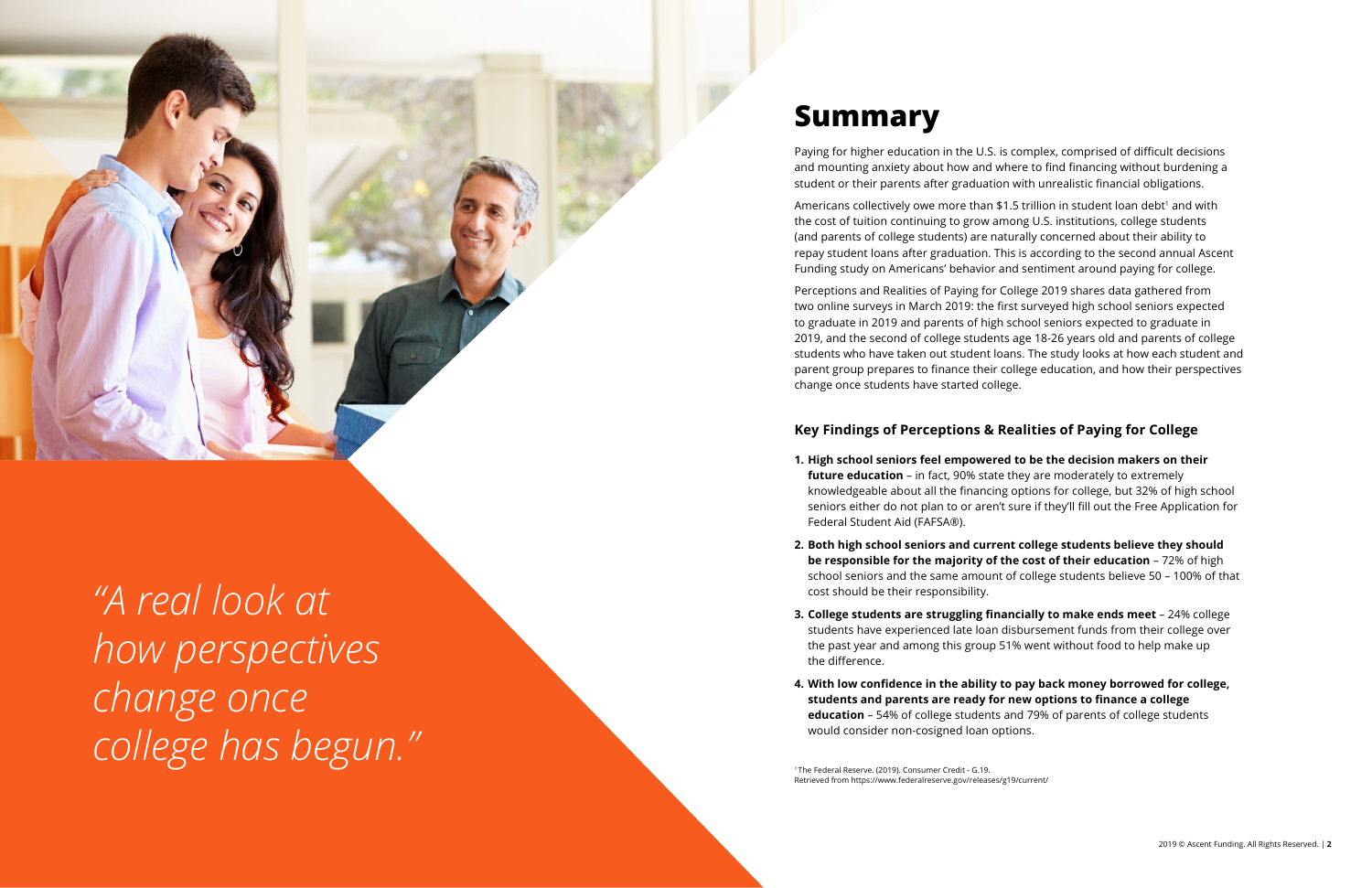**High school seniors feel empowered to be the decision makers on their future education, yet their confidence and understanding of paying for college may be overstated.**

While they express concern about the ability to pay for a college education, they are confident in their understanding of and preparation for that cost. However, when pressed about important steps in the student loan process, gaps in knowledge occur.

#### **High School Seniors are the Decision Makers**

Contrary to the perception that parents are using a heavy hand to guide college decisions, high school seniors headed to college are indeed conducting the majority of research on their preferred colleges, costs and related expenses, and financing options. An overwhelming majority (92%) of high school seniors are concerned about their ability to pay for college, driving their involvement in the process.

- 84% of high school seniors report taking the lead on filling out admission applications.
- 80% of high school seniors and 74% of parents of high school seniors state the student will be the final decision maker on selecting a college.

### **Confidence to Pay Back Student Loans**

The positive enthusiasm from high schoolers heading to college is encouraging, yet that confidence can diminish once real-world challenges of the college experience are faced.

- **• 56% of high school seniors** headed to college say they are extremely or very confident in their ability to pay back (pay off or repay) money borrowed for college after graduation.
- However, **only 39% of college students** are extremely or very confident in their ability to pay back money borrowed for college after graduation. In fact, 53% of college students report only moderate to slight confidence in their ability to pay back money borrowed for college after graduation.

### **Disconnect in Understanding of College Finance Options**

While 90% of high school seniors state they are moderately to extremely knowledgeable about the financing options for college, there is a surprising percentage of students who do not plan to take advantage of federal loan options or other merit-based scholarships.



**Nearly one third (32%) of high school seniors** either do not plan to or aren't sure if they'll fill out a FAFSA.



**Only 44% of high school seniors** plan to apply for merit-based aid or scholarships to pay for college. Retrospectively, 68% of current college students would have applied for more scholarships or grants prior to entering college.

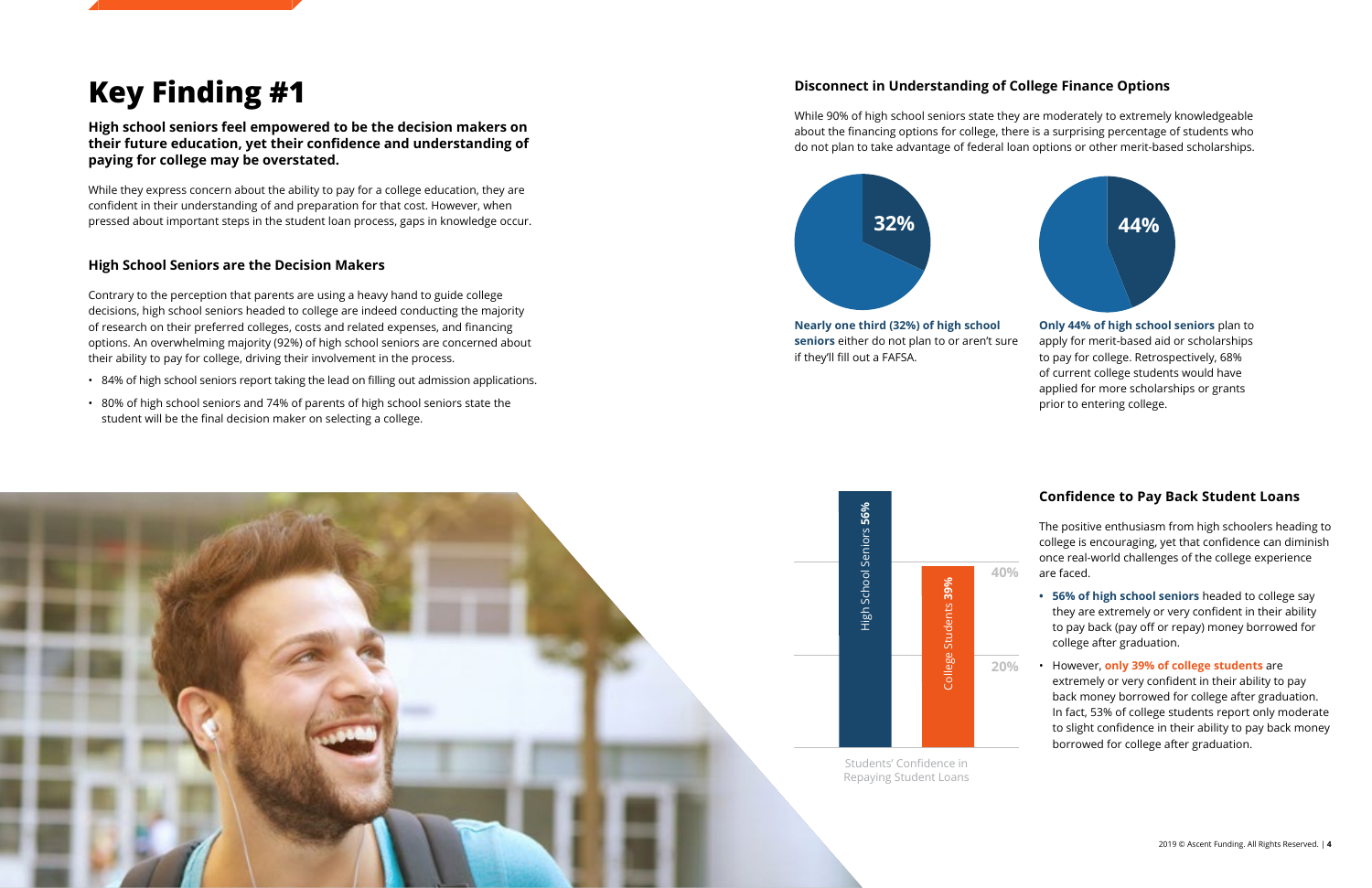**The cost of college is the biggest concern for high school seniors, college students and parents. The ability to fund a college education and then pay back the loan in the future is a cause of anxiety for all parties.**

Findings show that cost is the most important factor in selecting a college, as indicated by 61% of both high school seniors and parents of high school seniors; 58% of college students and 57% of parents of college students. Unfortunately, even though they are acutely focused on cost as a key deciding factor, most parents don't fully understand what that total cost will be. **In fact, 65% of college parents state they underestimated the total cost of their student's education.**



#### **Who Should be Responsible for Paying for College?**

A majority of high school seniors and college students are accepting and willing to take on the financial responsibility of their education and parents mostly agree.

- **• 72% of high school seniors** believe 50 100% the tuition and overall cost of college should be their responsibility, however **only 53% of parents** of this group of students say the same.
- **• 72% of college students** believe 50 100% of tuition and the overall cost of college should be the student's responsibility and **60% of parents agree**.

### **How Families of High School Seniors Plan to Pay for College**

High school seniors seem to be planning ahead with over half (56%) preparing to work specifically to pay for college, but this also means they are purposefully adding distractions to their studies, prior to even being on campus and settling in to college life. According to parents, 55% plan to personally contribute money to pay for their student's college tuition.

• 45% of high school seniors plan on having financial support from their parent(s), followed

- by 44% who plan to leverage merit-based aid/scholarships.
- aid (or scholarships) and federal loans.

• 49% of parents equally reflected a desire for their college student to obtain merit-based

### **A Surprising Confidence Boost Among Students with Private Loans**

While some students struggle with covering costs from delayed loan disbursements, there was a surprising finding among college students with private loans – 65% of college students with private loans express high confidence in their ability to repay money borrowed for college. This is a stark comparison to college students who only have federal loans and of whom only 34% feel high levels of confidence.

**There tends to be more scrutiny around private student lenders, but survey results show that college students with private loans are indeed more confident in their overall understanding and preparedness of their full financial responsibility.**



### **Parents are Highly Concerned About the Ability to Pay for College**

- **• 89% of parents of high school seniors** headed to college are concerned about their own ability to finance their student's education.
- **• 89% of parents of college students** are concerned about their student's ability to pay for the remainder of their education.



Parents' Concern About Paying for College

Students Aim to Take Responsibility for Paying for College and How Much Parents Agree with This Sentiment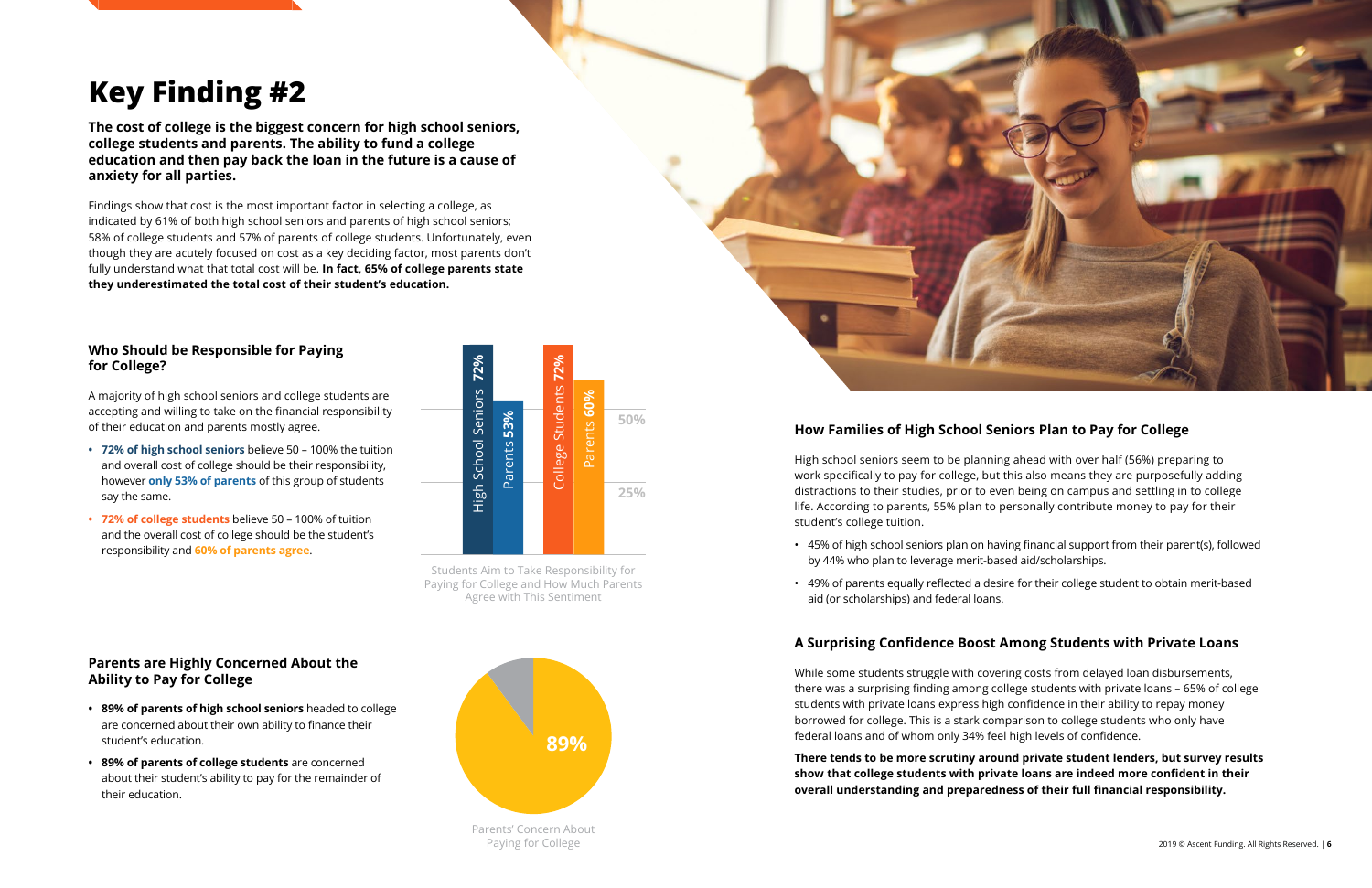#### **On college campuses, some students struggle to cover school-related costs when loan disbursement funds from their college are delayed.**

While high school seniors and parents think they have a solid grasp of how college finance options work, current college students are struggling to obtain their student loan funds in a timely manner. Of current college students, 24% reported that in the past year they have not received their student loan funds from their college on time and had to look elsewhere to cover school-related costs.

### **How College Students Make Ends Meet**

When college students did not receive money from their school in time, 60% of these students were responsible for covering anywhere from \$1,000 - \$10,000 while they waited for their loan funds to be disbursed.



#### **Where College Students Are Looking for Financial Help**

When loan funds are not received in time to support college-related expenses that occur prior to loan disbursement, about 24% of college students are left with the burden of those related costs. Students are leveraging multiple methods to obtain money to make up the difference.

- **• 46%** Personal funds or savings
- **• 43%** Family/friend covered the cost
- **• 28%** Started a new job/increased existing work hours
- **• 27%** Loan from friend/family
- **• 24%** Credit card
- **• 4%** Other

What Students are Going Without to Make Ends Meet

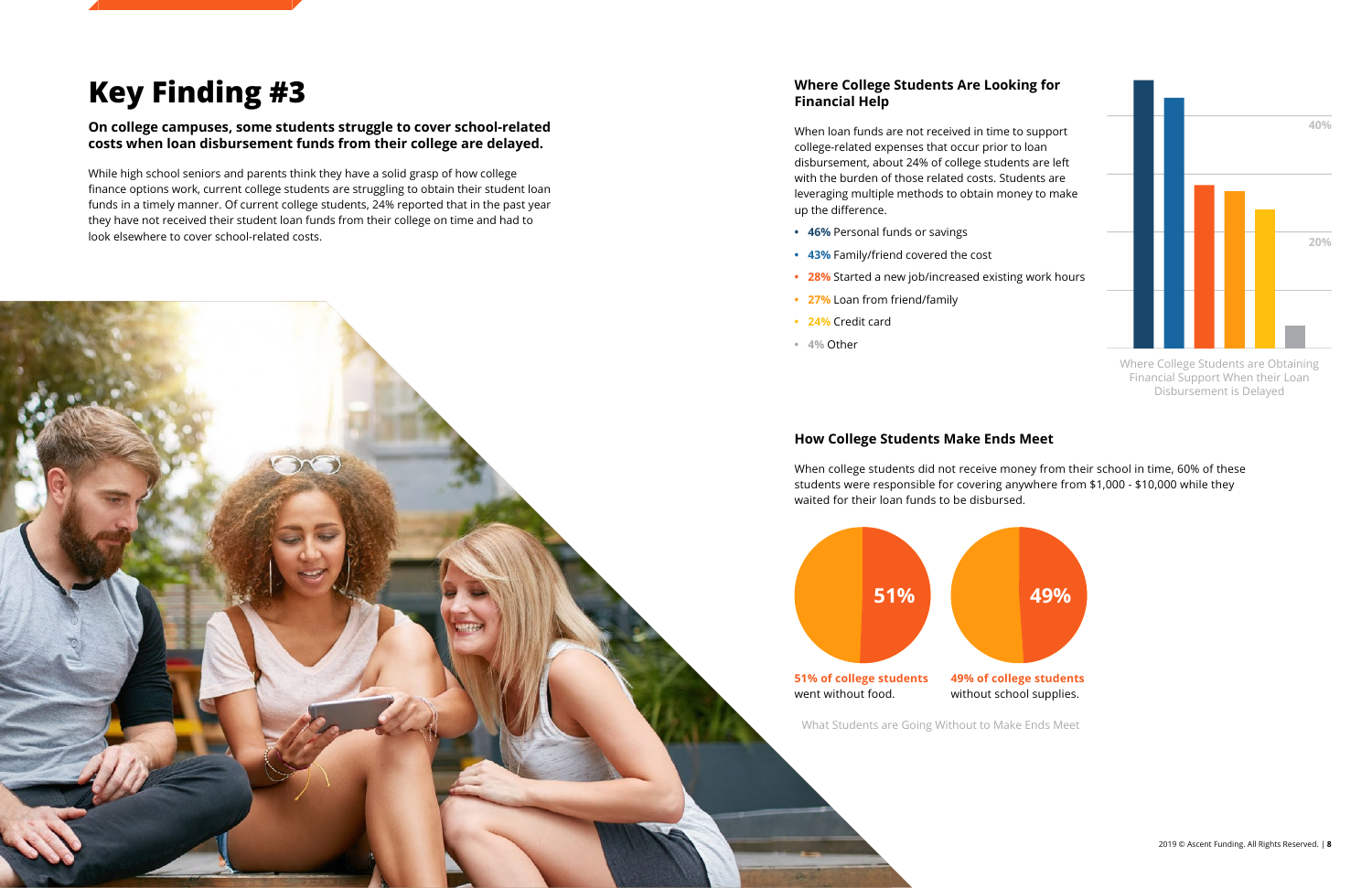#### **Students and parents are ready for new, creative options to finance a college education.**

Addressing the growing price of college tuition, when asked if the cost of a college education at the same school should vary depending on the major, a majority of respondents from the college and high school survey agreed.

#### **College Majors Should be Priced Differently**

- **• 63% of all high school survey respondents agreed**; **37% disagreed**.
- All respondents of the college survey share the same mixed sentiment. **61% of all college survey respondents agreed** and **39% disagreed**.

#### **Non-Cosigned Loans are an Attractive Option**

Support for student loan options that don't involve a cosigner is also high.

- Of college survey respondents, **54% of college students** would consider obtaining a loan on their own.
- Of college survey respondents, **79% of parents** would support their student obtaining a loan on their own.

### **Future Income-Based Payments Increase Confidence**

**Most high school and college student survey respondents indicated interest in a loan payment option that would fluctuate based on future income after graduation, instead of a fixed monthly payment like loan repayment options offered currently.**



• When offered the ability to have a loan payment fluctuate based on income, instead of a fixed monthly payment, 62% of high school survey respondents (students and parents)

• 66% of college survey respondents (students and parents) indicated more confidence in

- indicated more confidence in their ability to repay borrowed money.
- their ability to repay borrowed money.
- money borrowed for college with a fluctuating repayment based on income.

• It's not surprising that parents (of both groups of students) have the highest confidence levels here – 31% of both parent groups indicated much more confidence in repaying



Openness to Non-Cosigned Loan Options